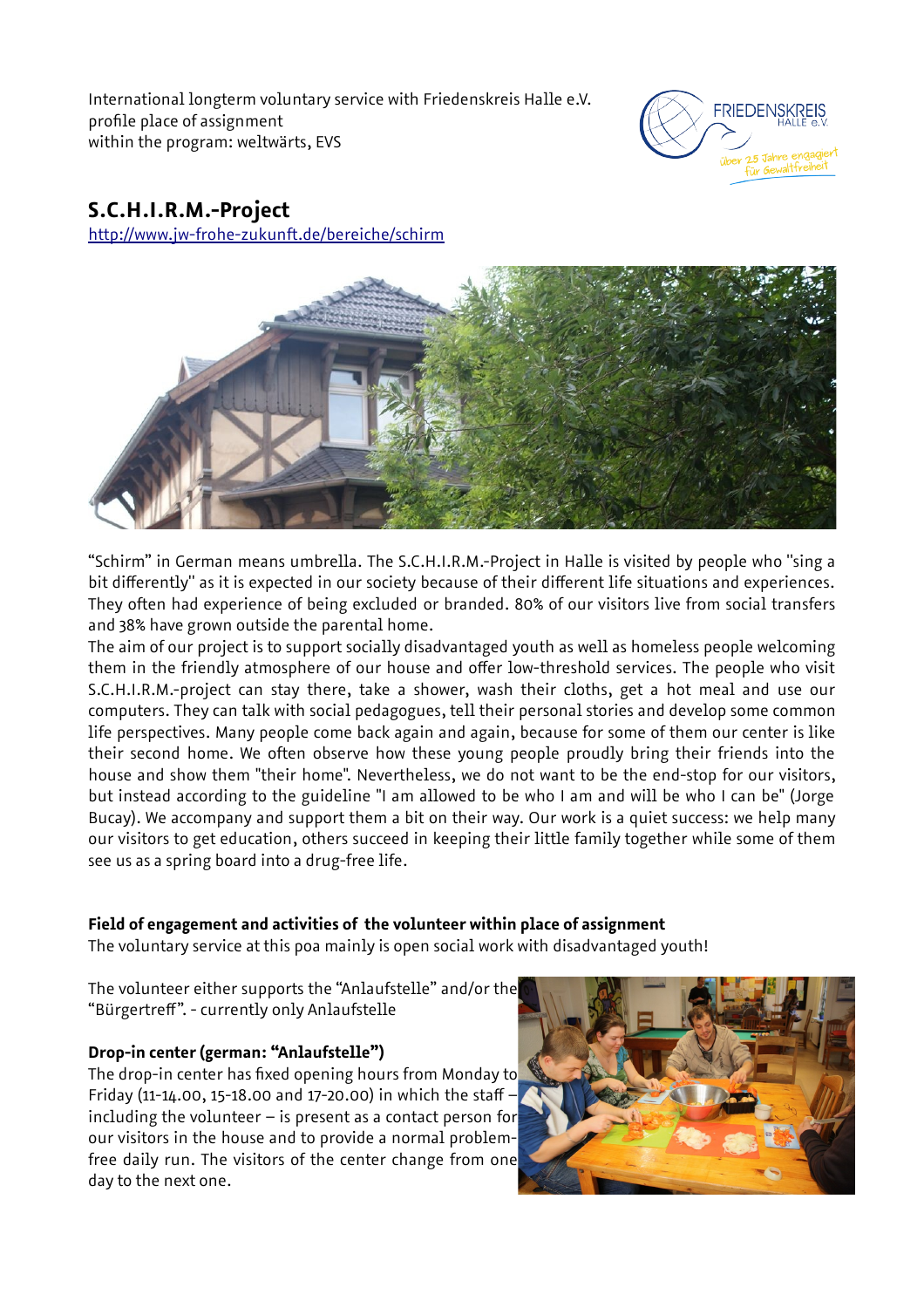Activities of the volunteer:

- to be a contact person for the visitors
- household activities for a problem-free daily run during the opening hours
- work in the form of supervision and consultation by agreement
- holding and support outdoor events such as billiard tournament, table tennis, theater, cinema

## **Neighborhood center - "Bürgertreff"**



The Bürgertreff is a place for the residents of our city in the Freiimfelde district, in the east part of Halle. It is an additional integrative offer to a family, school and social environment for children, youth and their parents. The neighborhood center is aimed at people who are in a difficult situation, such as unemployment, modest means or family tensions. The offers of the center are primarily everyday practical help, the provision of a warm lunch meal and support for homework in the open leisure time.

Activities of the volunteer:

- to be a contact person for the visitors
- household activities such as doing preparations for lunch
- playing with children, handicrafts, homework support etc.
- preparation and holding of events, celebrations

#### **Please be aware:**

- You may work afternoon hours and weekends!
- In the past there had been single quite challenging, e.g. right-wing-orientated or aggressive, clients – The poa knows about that and will support you!
- There are lots of clients who do not speak english and at the same time also clients who do not speak German (migrants)!

#### **Volunteers profile – Specific for this place of assignment**

"I want you listen to me without judging me." (Jorge Bucay)

- at least 23 years old
- open and respectful attitude towards people with different backgrounds, different ways of life
- openness to socially disadvantaged and homeless people
- willingness to work independently, create and bring own ideas
- Social and political interest and engagement

The volunteer is accompanied by a permanent mentor for the whole time and gets regular individual interviews to share his/ her experiences, give reflection, regularly takes part in team discussions, colleague individual consultations, qualifications etc.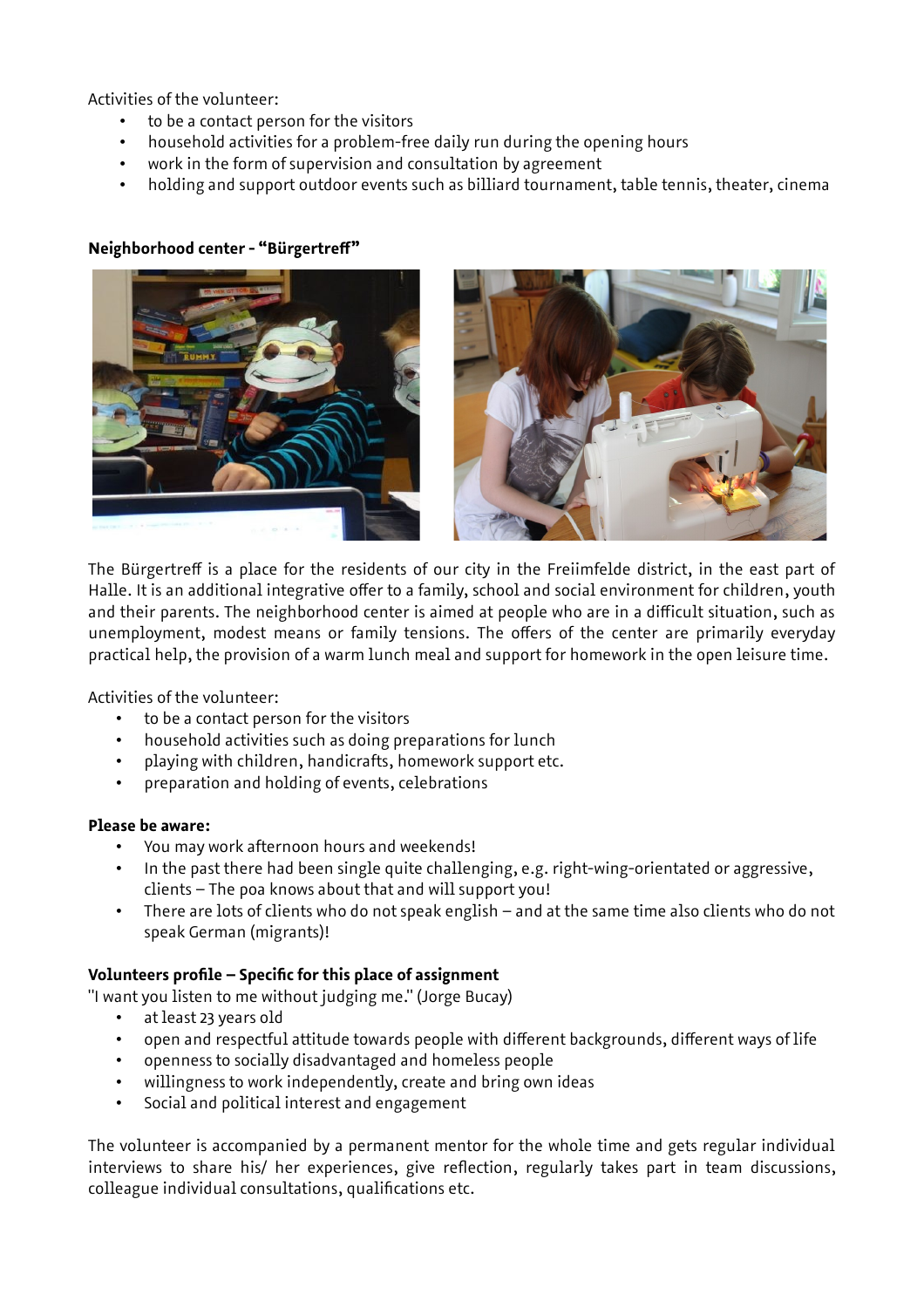# **Volunteers profile – General**

- 21 to 28 years (weltwärts, exceptions can be made, when reasonable) resp. 21 to 30 years (EVS)
- (high) school graduation or comparable personal suitability
- basic knowledge of English and willingness to learn German starting in home country
- motivation: voluntary service as an opportunity to learn in different fields and to get involved with (civil) society (voluntary service as learning and peace service)
- openness to the special structure of a voluntary service with Friedenskreis Halle, that is: willingness to participate in the accompanying educational program, to develope and implement one or more small project(s) and to get occupied and engaged with topics and activities of (local) civil society,
- interest in European (EVS) resp. global (weltwärts) relationships and peace politics as well as education on these topics
- preferable already dedication in civil society in the home country, willingness to get involved in civil society in the home country after returning

# **reports of former volunteers**

### **Milos, 2017-18**

Here are pictures from my POA, some info from my experience and [a link to the official video you might](https://www.youtube.com/watch?v=vj46PWvBJLk) [want to use.](https://www.youtube.com/watch?v=vj46PWvBJLk)

SCHIRM Projekt, as a volunteer's place of assignment, is a social house dedicated for youth under the age of 27. Most of the guests that come here are socially and economically disadvantaged young people with various background stories. In terms of nationality, it is a very diverse place. Here, guests can have a warm meal, take some food with them, wash and dry clothes, take some secondhand clothes (which SCHIRM gets as a donation,





mostly from locals), use gym in the basement, play pool, table tennis, some board games or just drink a cup of coffee while chatting with other guests. It is volunteer's and other social workers' job to keep the record of guests by writing their ID's number in the "presence book", talking with guests and advising  $\,$  them with some issues in their life, helping them fill out some bureaucratic forms, supervising guests' usage of the house's inventory (like wash machines, computers, guitar, gym, second-hand wardrobe, etc.) or simply playing with them.

Working here can be a real pleasure, as coworkers are very nice and inclusive, many guests are quite friendly and the general atmosphere is relaxed and without tensions.

It's good to know that some friction can occur with and among guests, but it is rare. In these situations it is best to calmly, but firmly, stand your ground and act as a team with your coworkers.

SCHIRM is a great place to practice your German language skills (sometimes other languages too), get a real picture of problems in Germany and of the way locals deal with them, learn about German culture